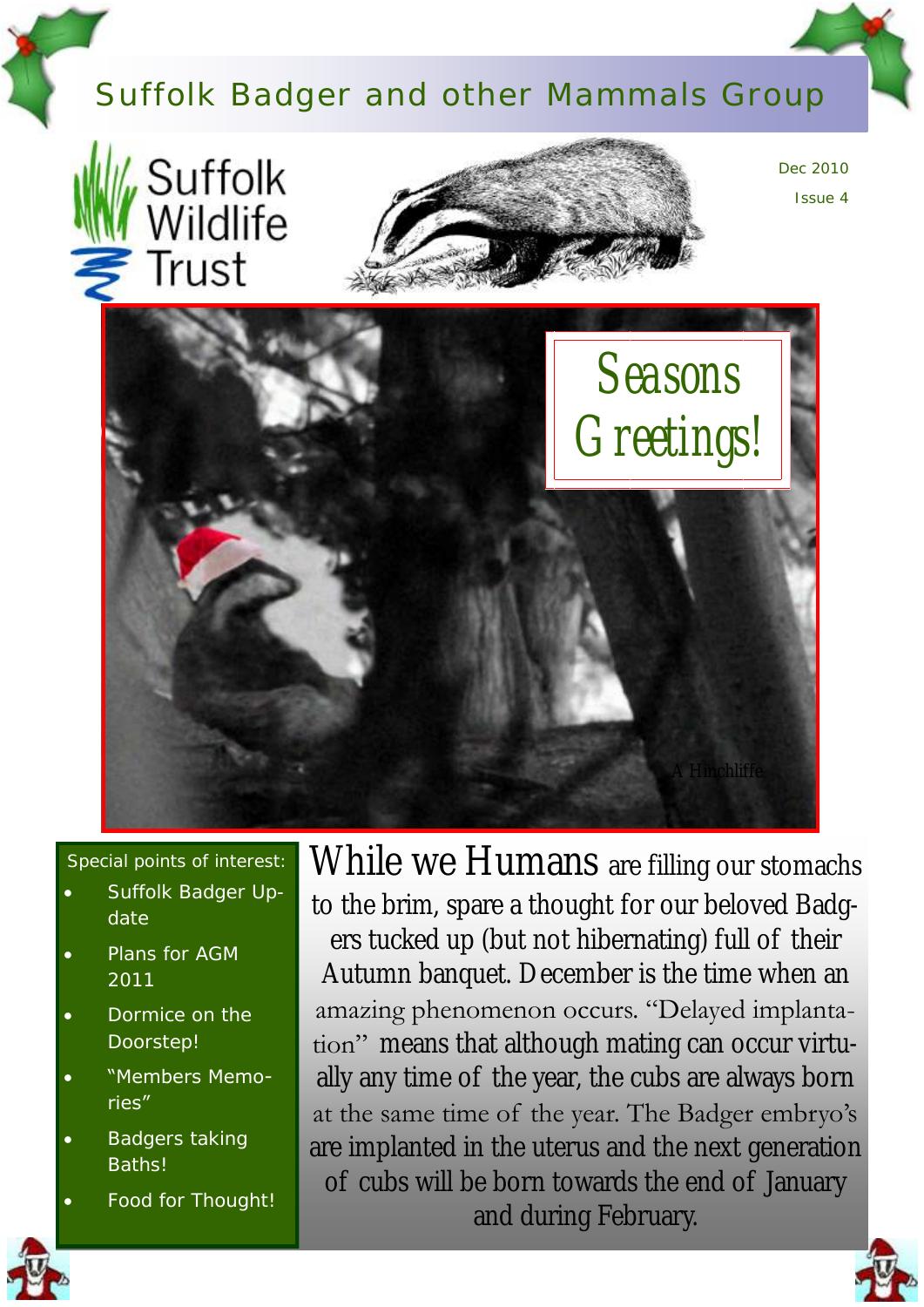much of their time in the warmth of their setts at this time of year & so thankfully the number of casualties is reduced. Total number of reported casualties is down on last years 209 to 154, but still a high figure.

 Incidents this year have been relatively few but one case is still being investigated by the authorities who are taking the matter very seriously. The National Wildlife Crime Unit (NWCU) reported in January: *"The NWCU is in receipt of information regarding "Doughnutting," which is a particular method of poisoning Badgers. Doughnuts are being stuffed with slug pellets & left close to badger setts. Badgers have a sweet tooth & will eat the doughnuts resulting in a slow & unpleasant death. As with other poisoning cases, other animals within the locality are also likely to be affected."*

 The incident in Suffolk did not involve doughnuts but other foods such as potatoes, apples & eggs (injected with poison) are other foodstuffs that can & have been used in the past. If you notice any odd powders, empty chemical containers or unusual foods laying near to a sett DO NOT TOUCH them but phone either myself, Suffolk Wildlife Trust or the poisoning hotline **FREEPHONE 0800 321 600.** 

We have a very good relationship with Suffolk Police, who thankfully have two new officers who specialise in Wildlife Crime. People who commit these acts are criminals & should not be approached if seen. It is vitally important that you have gained the landowners permission before surveying & that someone else knows where you are & what time to expect you back. I am now in possession of the latest SWT Volunteer Briefing so if you haven"t received one of these & completed your registration form then let me know & I will send these out to you.

 *Each year various Badger groups organise events not only to publicise "Badger Trust" but also to use it as an opportunity to raise some additional funds, which may well be urgently needed to fight off a cull.*

*Groups have organised sponsored walks, giving the opportunity to do some sett checking along the way or other ideas include sponsored bike rides, sponsored jogging round, e.g. the local supermarket car park, coffee mornings possibly including the sale of homemade cakes (always popular), table top or boot sales to help to raise funds & clear unwanted but good quality items, or perhaps those with children could involve their class at school? Sponsored silence for the children, or a "dress-down day" for those normally wearing uniforms or perhaps "make a badger hat"?*

*The date agreed for Badger Day 2011 is Saturday 1st October so this advance warning should give plenty of thinking time for next year. If anyone has any ideas or preferences then please let me know.*

As mentioned in the last newsletter two Badgers were lucky enough to be rescued this year - would you be prepared to attend an injured or trapped badger in the middle of the night in Suffolk if you had the equipment and training? If so I would love to hear from you.

This years AGM held at Bradfield Woods & Felsham Village Hall were again very well attended with over 60 people turning up.

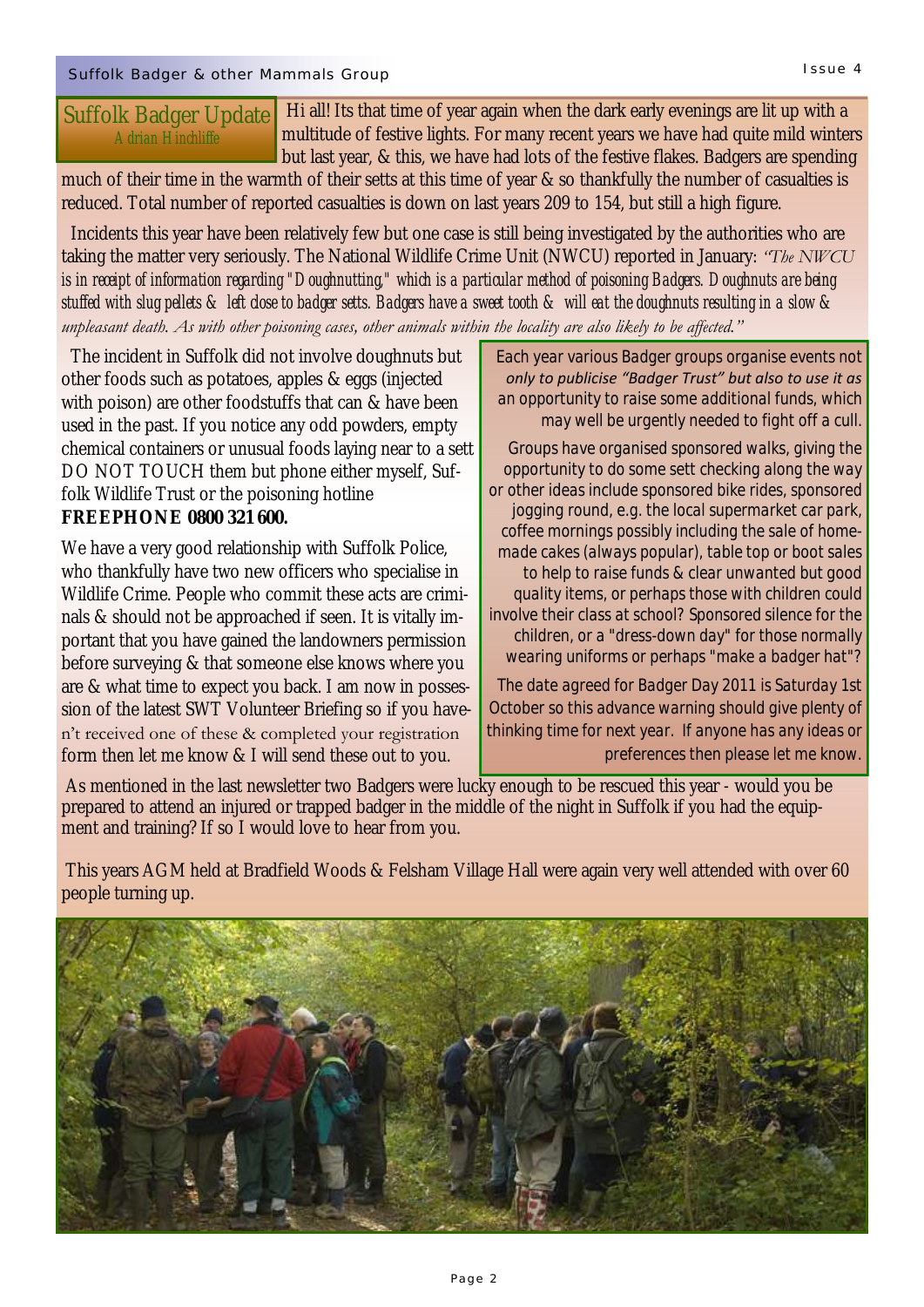

 As can be seen in the newsletter there were many heart strings tugged in the morning. The woods were filled, not with the sounds of nightingales, but of Human "aaaaaaahs" as each nest box was removed for inspection and found to contain semi torpid Dormice. If you haven't a license to handle these very cute creatures this was an opportunity not to have been missed. All in all from 235 boxes checked, 70 contained nests and 64 Dormice were sexed, weighed and carefully put back. Well done to the Dormouse team!

The afternoon session kicked off with guest

speaker Malcolm Clark with his Mammal sound recordings and recollections of when he and Margaret Grimwade recorded the "Voice of the Badger," also we heard Margaret's recordings of Otters in Scotland.

Talking of Margaret, I had a conversation the other day with Heather Excell, who went out in the early 1980"s

## TREASURERS THANKS MARTIN HANCOCK

Special thanks to everyone for your donations to the group, many gave more than the minimum suggested. Also special thanks to Malcolm Clark for donating the proceeds of the sale of his CD at the AGM to the Group funds. It is very much appreciated. If anyone would still like to make a donation please make cheques payable to the "Suffolk Badger Group" and send c/o Suffolk Wildlife Trust at Ashbocking.

with Margaret, checking and recording the first setts in and around Suffolk. Margaret had heard that Heather was interested in Badgers and so made contact, and they became good friends. Scotland was visited and



became very special to both ladies. Margaret went on to form the Suffolk Badger group and in Jan 1997 with the help of employees of Eastern Group plc built the Badger Hide (Now renamed in memory of Margaret). This year the hide proved to be very successful with very few occasions where members of public failed to see a Badger. The Hide reopens in April so if you want to see Badgers in comfort now is the time to get those



bookings in.

 If you have any stories, pictures or release details from the 1980"s onwards I would love to see them and maybe put them in future newsletters. I wish you all, on behalf of the working group a very Happy Christmas and a Healthy New Year!

Adrian

Please don't forget to send in any Suffolk Badger casualty records or sett reports to: adrian@wondersofwildlife.co.uk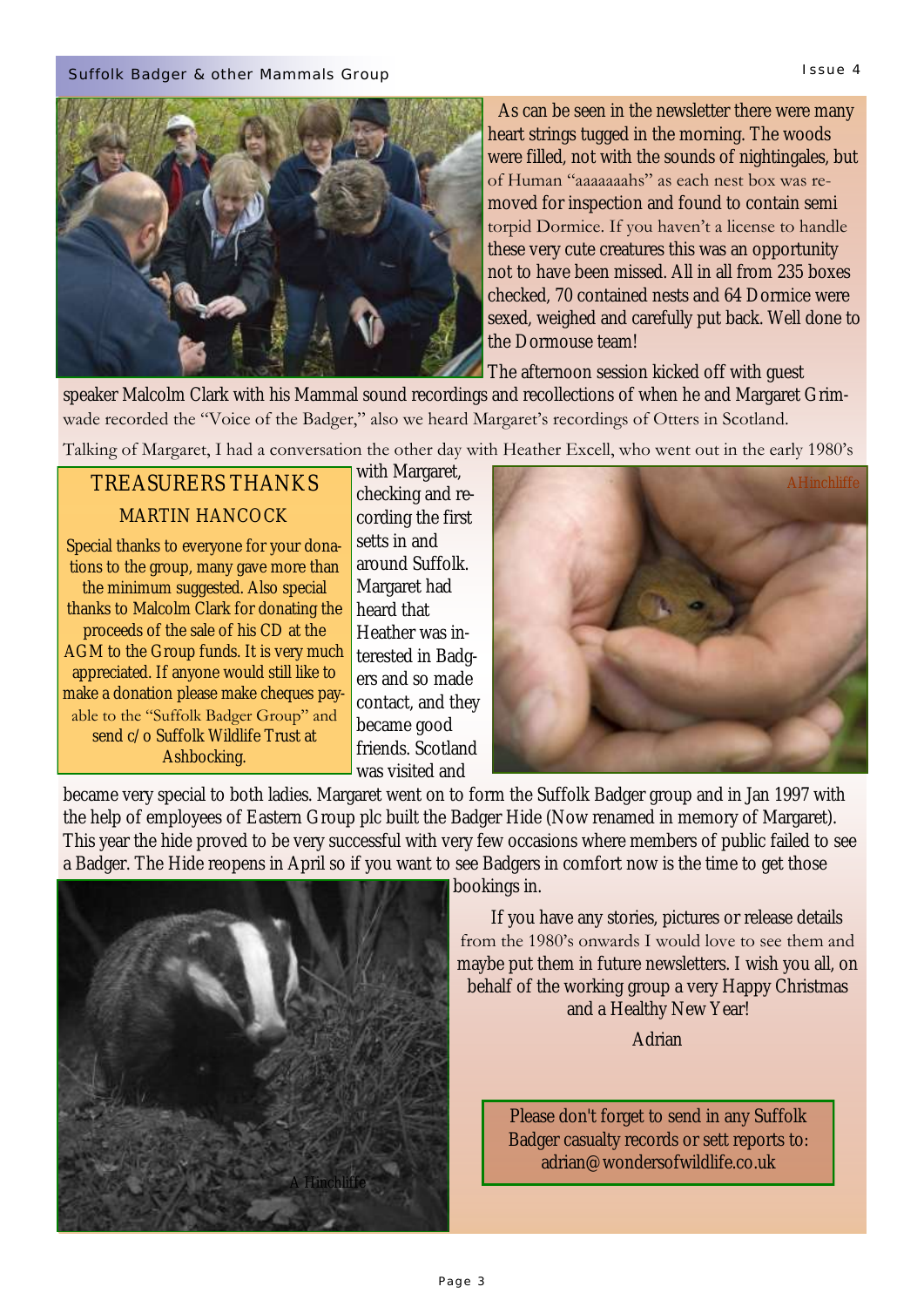Dormice on the Doorstep - a fantastic wildlife discovery

Margaret Regnault &

Dave Fincham

 The Hazel Dormouse is the UK's only native Dormouse, and has a furry tail, golden brown fur and large black eyes. It is a nocturnal animal which spends its waking hours in trees and hedges. In winter these small mammals spend many months hibernating in a woven nest at ground level.

Following rather surprised confirmation of Eric's sighting by licensed Dormouse workers, tubes were placed and surveys carried out over the summer in parts of this woodland and surrounding sites. By October, evidence of a thriving population had emerged

with a maximum count of 12 in a 2ha area surveyed, including ancient woodland (Spring Wood LNR), the 10 year old, largely natural regeneration site of Millennium Wood itself, and the adjoining scrub and hedgerows. Prior to this discovery, the nearest known population of Dormice was in Bentley Wood, some 2.5km distant, on the other side of the A14, it seems very likely, therefore, that the newly discovered population has been here all along,

centred around Spring Wood, and has simply been overlooked. Since they are nocturnal and live only at very low densities even in opti-

mum conditions, this isn't, perhaps, quite as surprising as it may first appear.

Spring Wood and Millennium Wood are owned by Ipswich Borough Council (IBC) and managed by the Greenways Countryside Project. The site used to be a SWT reserve until the late 1990s. No previous records of dormice have been reported from this site, although anecdotal tales of them being in the area, and in local gardens, from earlier decades, are now starting to emerge.



The habitat of these woods is suitable for dormice due to the continued coppicing by volunteers in areas under overhead power lines, together with high canopy in other areas and a restricted amount of deer damage, which in turn is largely because of high numbers of visitors and the presence of the A14 immediately to the south. Millennium wood was partially planted with oak and hazel, but is mostly composed of naturally regenerated woodland. This wood is currently dominated by willow, together with quite a lot of ash – which is certainly not typical dormouse territory. Millennium Wood was originally created to relieve increasing visitor pressure in Spring Wood, due to the encroachment of local housing development.

Both of these sites join with Kiln Meadow – an area of tussocky grassland, young trees and scrub with mature hedgerows also owned by IBC until last month. Despite campaigning by many local conservation organisations, IBC have now sold it for development and at the time of writing the reserved matters planning application is under consideration. Dormice have been found to be resident and breeding in the hedges surrounding this meadow. The effect of any development so close to this population remains to be seen.

In England the dormouse has become extinct in up to 7 counties – half its former range in the past century - so our discovery is especially important.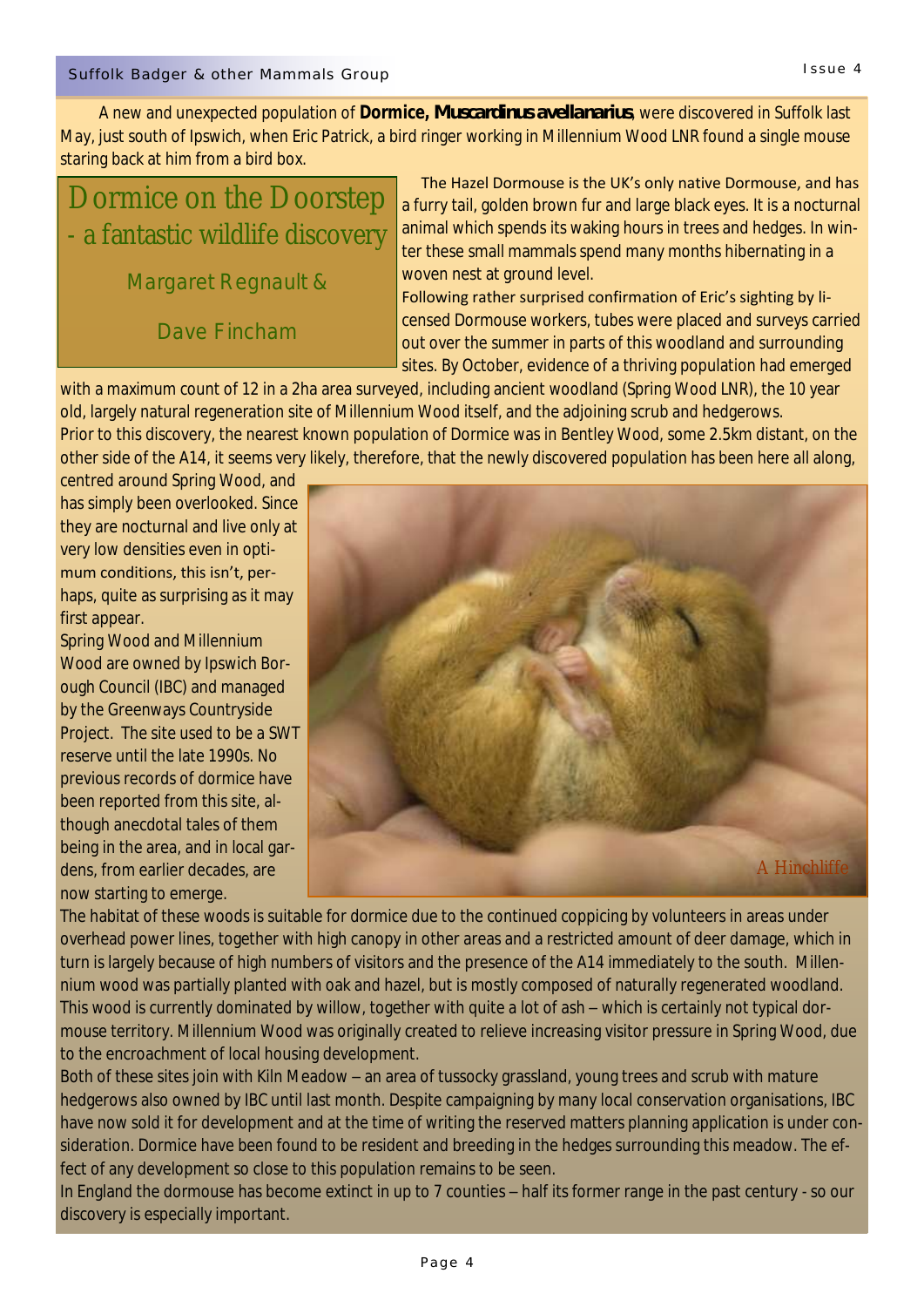# **Have you ever seen a Badger taking a bath?**

You have now ! Thanks to

Janet Watson

Have you ever seen any thing quite so funny?

These fantastic images, captured by Janet are simply

amazing! You cant help but have anthropomorphic thoughts about what you'd like to think they are saying to each other! Maybe you 'd like send in your captions for the pictures and I will publish some of the funniest? (adrian@wondersofwildlife.co.uk)

These images were stills taken from video, there are many different types of device on the market nowadays to capture what comes into your garden & "Gardenature" have very kindly agreed to give our members a 10% discount off any of their wildlife / nestbox camera systems (excluding accessories and other products).

(http://www.gardenature.co.uk/)

**gardenature** 

Question: "I was absolutely amazed last night whilst watching the fox happily eating in my garden when in flew my next door neighbour's tabby cat and chased the fox off three times. Unfortunately the fox did not come back again, hopefully it will return tonight. I would have thought the fox would have gone for the cat - are foxes generally afraid of cats?"

*I guess they are if this still taken in my back garden is anything to go by! (AH)*



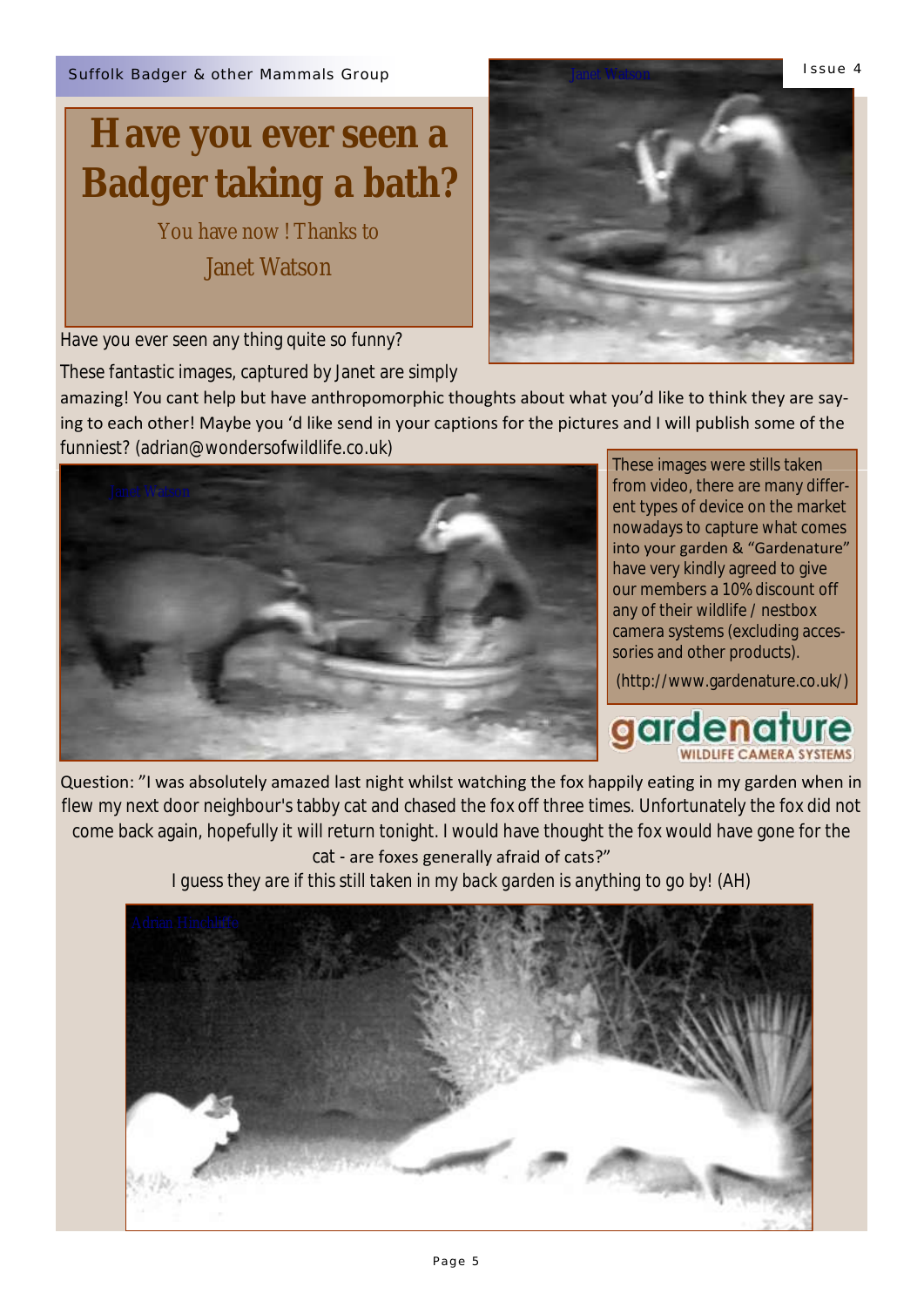### Suffolk Badger & other Mammals Group | MAmbers Memories | Issue 4

# 安全要送来

## **Members Memories**

Following an appeal to respond to Defra's recent consultation on the proposed Badger Cull in England, I received the following extracts of an email from Sheila Taubler

I met Pauline Kidner (founder of Secret World Rescue Center in Somerset) about 14/15 years ago when the animal shelter was mainly a rescue centre for badgers. I was so lucky that day because the keeper was just about to clean out the pen in which they kept their tame badger called Glade and she asked if I would like to go in with her. They had rescued it as a young cub but unfortunately were not able to put it back into the wild. When it grew up a little Pauline used to take it to schools for the children to see. It came running out into the main pen and jumped up on me just as a dog

would when it was happy to see you and I was able to stroke it. It then hared around the pen and kept

coming back to me pulling at my sleeve for me to play with it again. I clapped my hands together again and it hared off again. It was one of the most magical moments of my life an experience I will never forget. So you can now see why I was so excited to find a badger visiting my garden.

A couple of years ago, I visited the Centre again not realising that things had changed and they only opened it up to the Public on certain days - this was not one of them. Once again I was so lucky because Pauline asked me if I would like to see a 4 week old otter they had just rescued. She took me into her house and into the kitchen where she had made a cubicle with heating, in which to keep it. It was so cute and she let me take some photos which I am going to attach in a separate e-mail because it will be too much to send through to you in one go. And here are just a couple.





## Members Scoop!

Janet Watson & Nick Gibbons

 **Do you have an interesting story / comment / picture with reference to a mammal? If you could kindly send them in to me then they may well appear in the next edition of the newsletter.**<br> **AH** (adrian@wondersofwildlife.co.uk)

Janet sent in this splendid picture of a young cub exploring some pipe work. It is now her screen saver, I can see why!

Continue reading to find out what Nick Gibbons stumbles upon whilst out night jar surveying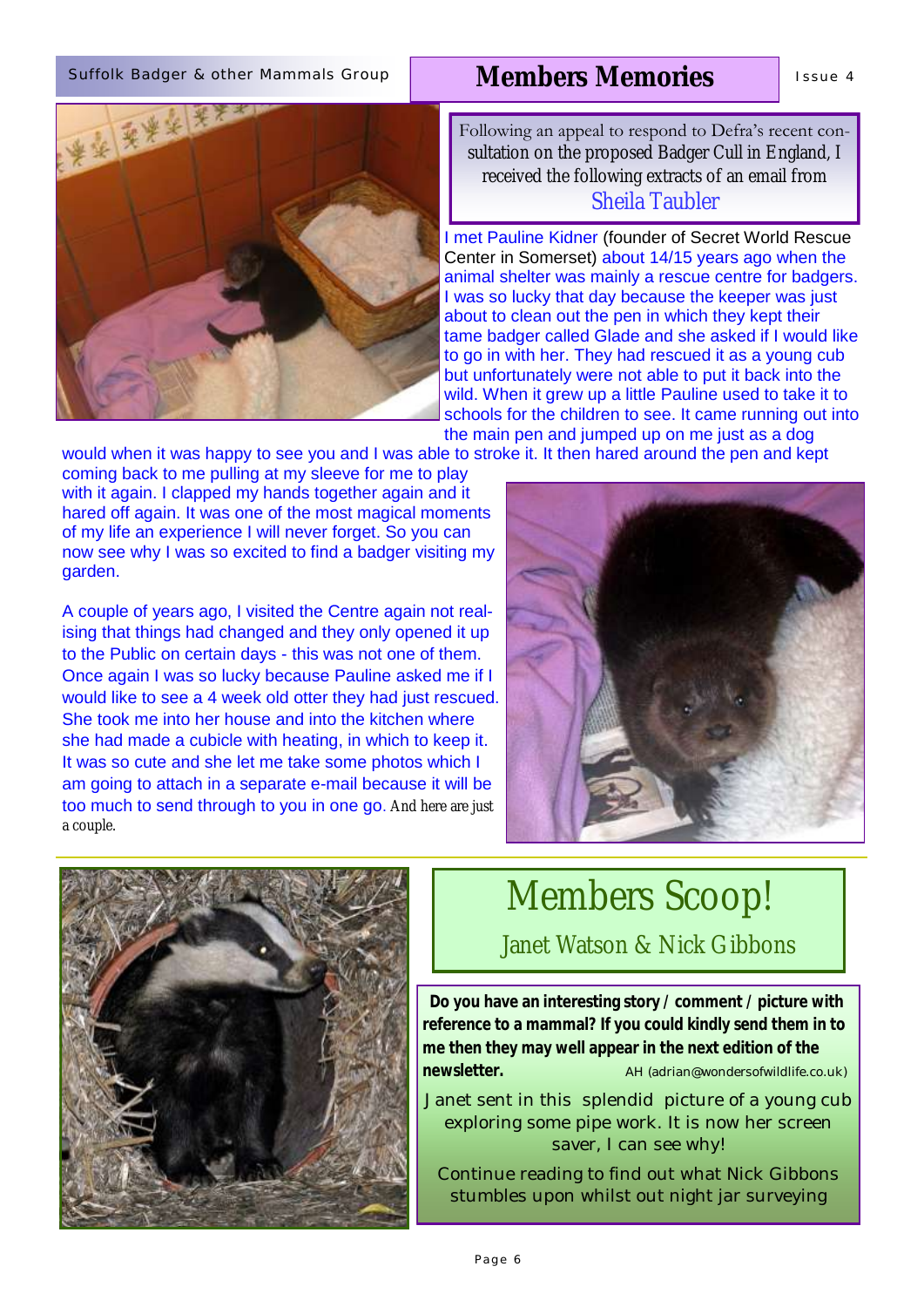Sometimes I get asked why I do not tire of going out looking for Nightjars. I hope the notes below give you some idea why I find it difficult to understand the question.

## **Nightjar surveys – with a difference!** *By Nick Gibbons*



 In June I spent a number of evenings out & about & two of them I would class as extra special.

 On the first evening I went out slightly early as I needed to check on an area prior to dusk to avoid any potential disturbance to ground nesting species of birds. As I was walking across the grassland I was aware of a number of "humps" in the distant grass. Checking with a small telescope I found that these were not tussocks of grass but feeding badgers. I was able to approach

to less than 100m & then spent half an hour watching the family go about their business, scratching around for grubs and worms.

I then had to move to carry on the bird survey & four of the badgers rapidly disappeared down a single hole that was a new sett for the records. The other two, who were a bit further away, proceeded to an alternate sett where they stood on the earth mound watching my progress across their front. It was great to see them standing at full stretch sniffing the air in an attempt to see what I was in the gathering gloom.

I was then attracted to a distant commotion, with a number of crows making a fuss. A quick revealed a fox being mobbed by half a dozen crows. What was more interesting was the display by a Stone-curlew trying to draw the fox away, doing a classic tumbling act in front of it, before flapping off 15 to 20m or so & repeating the exercise. The fox slowly trotted off seemingly unconcerned and peace returned to the area. It was good to see the crows helping to get rid of the fox but I was left wondering whether that, while the Stone curlew was luring the fox away, one of the crows had not nipped in to rob any nest that was clearly present.

Wandering on I was able to record many deer including Red, Roe, Fallow & Muntjac The Fallow were mainly the classic Breckland version being very dark and not the lovely fawn & speckled version you see in most mammal books. In addition there was nice white Fallow which stood out well in the gathering gloom. Add to this a number of hares & a few rabbits it was quite a good mammal evening.

To cap it off, as I returned to the car I almost tripped over another badger feeding on the track. It seemed totally unconcerned at my presence &, after the quick initial startle that the encounter gave to both of us, it trotted a few yards away & continued to scratch around feeding. That resulted in a further quarter of an hour watching with the result that it was a very late night !

Oh, & on top of that I had a great view of a pair of Nightjars displaying & feeding, plus another churring in an adjacent block, just to ensure I did not forget why I was out there in the first place.

Two evenings later I had another great encounter in a nearby location. I stopped



off on my bird survey to check a sett that I had recorded the previous year. There was a number of new holes, fresh bedding, dung pits & was clearly quite active. I was just moving off when my attention was caught by some rustling in a patch of nettles some 25m away. Standing still I was able to watch a badger collecting fresh bedding. It appeared from the nettles & trotted some 15m before starting to gather up a large ball of dry grass, scratching & pulling it from the tussocky sward. Having gathered a good ball it then hobbled backwards pulling the dry grass back into the nettle patch where I later found a new outlying sett entrance. It made a number of forays in front of me collecting material while I stood stock still watching. In one case, as the dry grass levels were declining, it moved forward pulling what grass it could find & leaving little piles along its route. When it was satisfied it had sufficient for a trip, it started shuffling backwards, carefully collecting up the line of small bundles of grass, along the way. What surprised me is how it always managed to be so precise in finding its way back to the sett whilst walking backwards! I do not think I have stood so still for half an hour in a long time, only lowering my binoculars for a brief moment when the badger was below ground arranging the fresh material.

To add to this I also saw again four species of deer, hare & several Nightjar. So, while the primary objective may be to record Nightjar, it is just such a great time of the day to be out & about with so much happening as the day shift clocks off & the night shift comes on.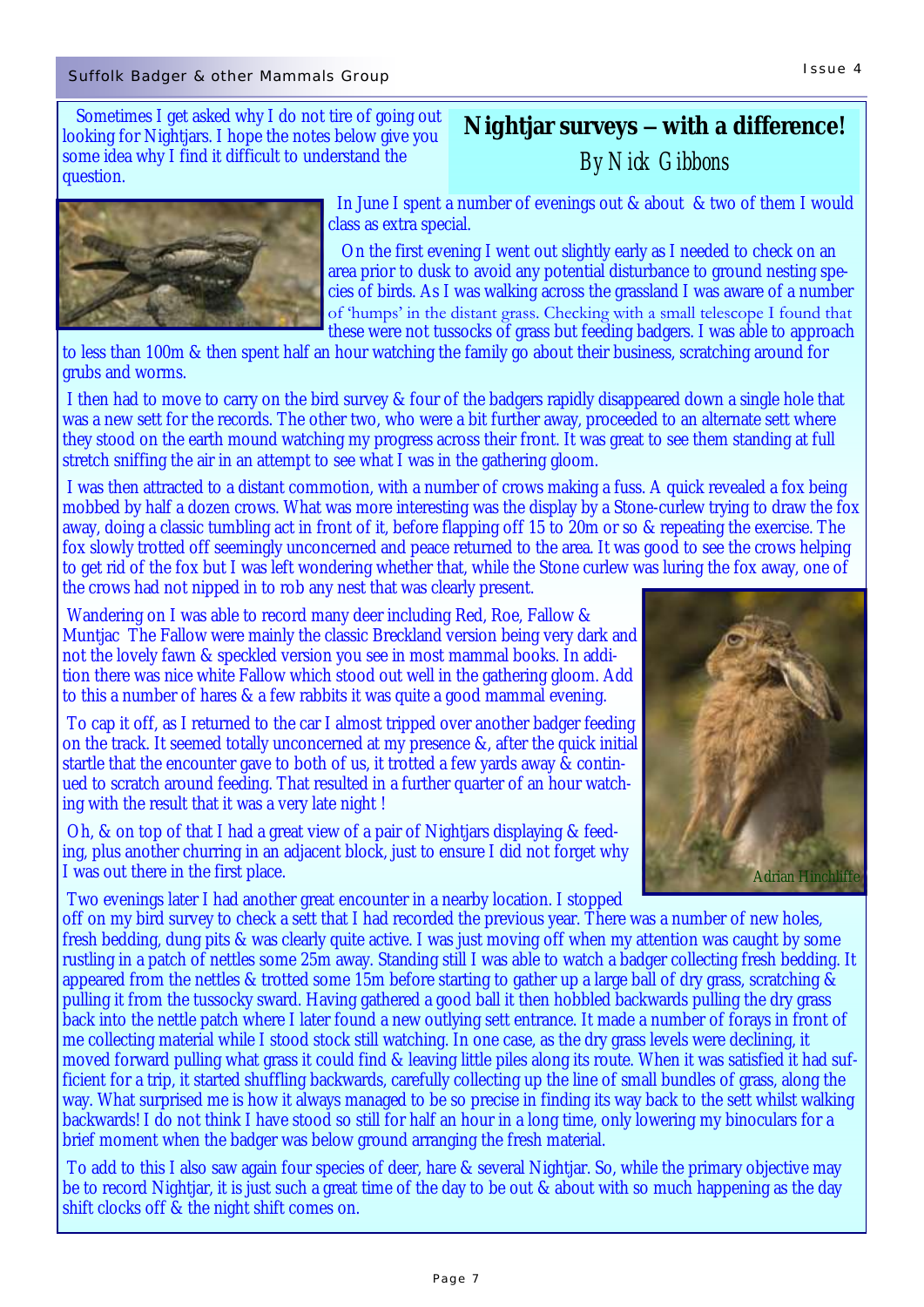## Suffolk Badger & other Mammals Group I I Suffolk Bat Group - Extract I Issue 4

Having seen Chris Packham on Autumnwatch raving about the benefits for bats of LED streetlights, I decided to find out more about the effect of lights on their behaviour. Streetlights may make it easier for humans to travel by road, but they could cause a problem for "commuting" bats. According to a report in the journal Current Biology, researchers from Bristol University say that streetlights could cause bats to use longer and less safe routes. The researchers studied the effect with artificial lights along flight routes used by lesser horseshoe bats. The text below was taken from various websites reporting on this research.

*"If you want bats to thrive, turn out your streetlights. Scientists have found that woodland bats will do anything to avoid lights when foraging at night, even if it means finding less food or being exposed to predators. Bats have* 

Streetlights & Bats Sue Hooton

*got hard-wired aversion to light and try to avoid it where ever possible. Being forced to take detours could mean that the bats end up in worse feeding grounds or having to fly longer to find what they need. The alternative routes taken by the bats could also provide less shelter, exposing the animals to greater risk of attack by falcons or hawks*. *Previous research has shown that some species are, in fact, attracted to lights. Especially white mercury vapour lamps that emit a lot of ultraviolet light that attracts insects, the bats come in and feed in the insects. But these are fast-flying bats that fly out in the open. The bats that feed in woodland seem to be light averse and these are the species that usually*

*fly very slowly and are the ones most vulnerable to predation. We really need to know what levels of lighting particular bat species can tolerate, and mitigate appropriately. That could include directing light away from important flight routes or shielding the light in some way."*

I had the opportunity to play my part recently when consulted by highways engineer colleagues at Suffolk County Council. I was keen to ensure that the design of street lighting schemes minimise the impact on bats and I thought readers might be interested in knowing more about a recent scheme in Stowmarket.



folk County Council engineers are pleased that the surrounding properties are in darkness and that the light is concentrated where it is required. The second picture shows the far end of the road that did not get new LED lighting and shows a bright harsh orange light with properties lit up. If you follow this link http://www.wrtl.co.uk/productrange/road-andamenity/stela you can download the 'Stela' lantern information if you're interested. It looks like the new

LED streetlights maintain a dark corridor although it would be good to know if they enable bats to navigate their way through sub-urban gardens. Different species of bats feed in different ways but let's hope that those in the Stowmarket area can now find prey in the dark that has not been drawn to the lights! Two Mile Bottom Hibernacula



At the end of the summer an additional larger air vent was fitted to the hibernaculum by the Forestry Commission with advice from the Suffolk Bat Group to try and improve air flow through the system. A single vent



was installed on the shorter of the tunnels at the beginning of September 2010. At a check recently the vent certainly appeared to be working with a noticeable difference between the short and long tunnels being observed. During the check a record high count of 18 Daubenton's bats were noted already in residence. The temperature levels are being continuously monitored and next spring these will be analysed and a larger vent may be installed in the longer tunnel.

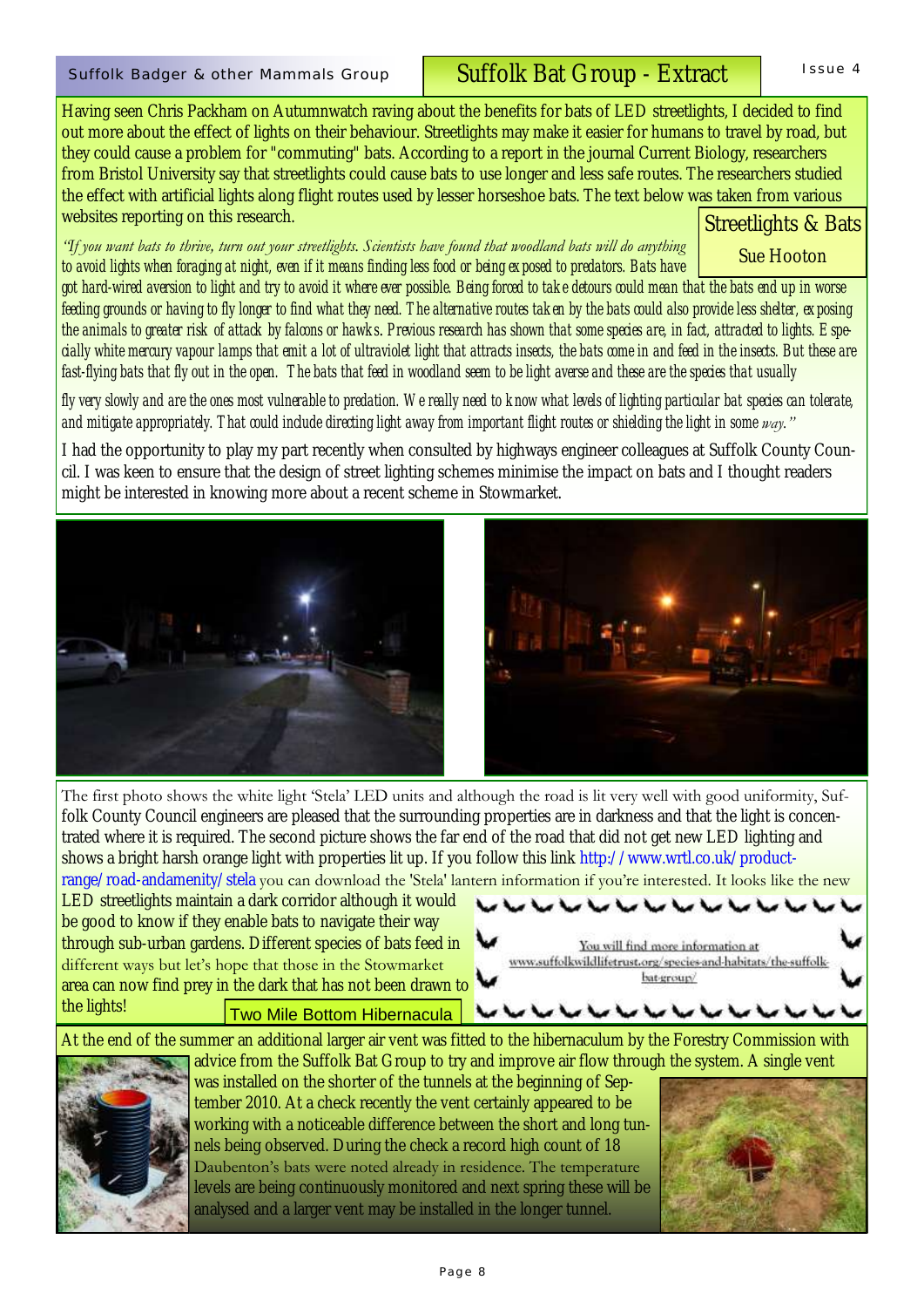## Suffolk Badger & other Mammals Group I summation of the United States of the United States of the International

 **There** is a new book in the New Naturalist series called *"Badger"* by Professor Timothy Roper. Not cheap at £30 in soft back but much cheaper than going to the pub – and an excellent read. It will keep you occupied for hours.

 Because of the health and economic issues associated with TB in badgers and the need to find solutions, they are probably one of the best studied mammals in the world. However just because you know a lot it does not necessarily mean you understand everything. Prof. Roper spends a certain amount of space suggesting that Hans Kruuk in his book *"The Social Badger"* had put too much emphasis on food and not enough on sex. My wife when forced to discuss the intimate details of the various factors affecting badger behaviour asserted that "you can have sex anywhere but you cannot find food anywhere!"

The impact of food on behaviour can best be illustrated in the Otter. Otters feeding in freshwater are almost completely nocturnal but those on the west coast of Scotland feeding in salt water, exactly the same species, hunt during the day. Nothing to do with disturbance it is because of the way that fish behave.

In this new book we have the results of a study on Badgers in the Bialowieza Forest in Poland. This is reckoned to be the nearest we have to primeval forest with all the large predators such as wolf, bear and lynx still present. So the best indication of how badgers lived before humans affected the countryside in such a dramatic way. A study had 70% of their diet as earthworms. The same sort of proportion as the Badgers living in the worm rich pastures of West Country in England. However there the similarities end. In the Polish Forest the ranges are 20 times larger than in this country (1200 hectares against 60) and in these massive territories in the Bialowieza Forest there are only one adult male and one adult female and their dependent cubs. In a study at Woodchester Park in Gloucs where the feeding was particularly good the territories were as small as 30 hectares but the number of adult

badgers within the area was regularly above 12 and in one case there were 35 badgers in one territory of which 30 were adults or over a year old. So the smaller the territory the more badgers there are? Furthermore in the majority of areas in this country there is very intensive territorial behaviour with dung pits around the boundaries and fights commonly recorded. In

the Forest the range boundaries are not defended presumably because they are much too long and would require too much effort to defend.

So, the food is the same but the quantity available leads to a very different social structure and behaviour. There is so much more to ponder over and I certainly do not agree with all Professor Roper's conclusions but if you are serious about badgers you must have this book in your library. You will also need Hans Kruuk"s "*The Social Badger"* and *"Badgers"* by Ernest Neal and Chris Cheeseman in the book case as well, and still you will have questions.



# **Food for Thought**

Richard Woolnough